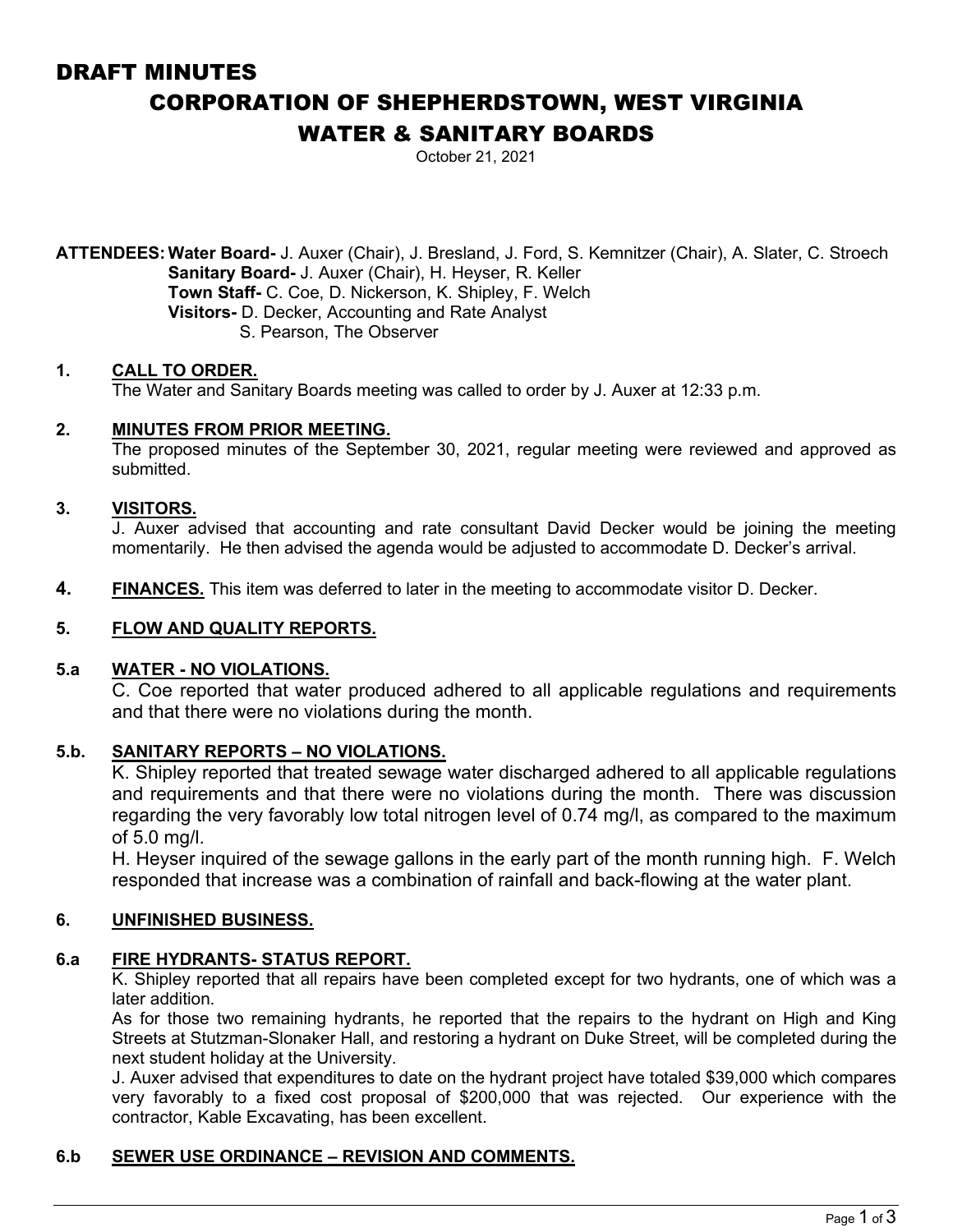J. Auxer reported that no additional progress has been made on this effort.

# **6.c WATER PLANT IMPROVEMENT PROJECT-UPDATE.**

J. Auxer pointed to reports provided by engineer Jeff Ekstrom advising that the water plant work will be begin in March 2022, and that current activities include preparation and review of submittals and shop drawings and ordering of equipment.

J. Auxer took this opportunity to advise that the Town has been awarded \$1.7 million in stimulus funds that will go toward defraying most of the cost of the proposed water distribution plant improvement project.

# **6.d POSSIBLE WATER/SEWER SERVICE TO NEW SCHOOL COMPLEX ON RT. 230.**

F. Welch reported that he discussed the option of bringing Town water and sewer to the new school complex with Brandon Caton, Coordinator of Maintenance for Jefferson County Schools. F. Welch further reported that B. Caton is seriously interested in the provision of our services and will be investigating this arrangement as the school building projects begin. C. Coe stated that the presence of added fluoride in our water is a desirable feature particularly for serving children. John Bresland observed that if that extension takes place additional connections will be likely due to development of adjacent raw land. K. Shipley noted that a considerable portion of the land along that possible extension is now under farm preservation easements.

### **6.e PURCHASE OF TRUCK AT WATER PLANT.**

C. Coe reported that two of three bids have been received with Parson's Ford the current low bidder at \$34,115.

# **6.f PURCHASE OF LAWN TRACTOR AT WATER PLANT.**

C. Coe reported that three bids were received and the award was made to Arden's Equipment Sales in the amount of \$5,500.

### **4. FINANCES**

At this point in the meeting (12:50PM) David Decker and Robert Keller joined the meeting.

J. Auxer introduced D. Decker who serves the town by compiling year-end financial statements and provides rate filing analysis and related regulatory documents.

R. Keller advised that he and D. Decker had been meeting prior to today's meeting to discuss the accounting and flow of funds for the membrane replacement at the sewer plant. Discussion ensued on proper recognition of the membranes as either capital expenditures or expense items. D. Decker discussed the problems with accrual accounting, cash flow accounting, and the limitations of QuickBooks combining to make the desirable tracking of the funding process difficult. A. Slater discussed various accounting treatments that would bring the monthly cash set-aside, monthly expense in the statements, and tracking into synchronization. D. Decker agreed to devote additional study to the matter and possibly discuss a solution with the West Virginia Public Service Commission technical accounting staff.

# **4.a FINANCIAL STATEMENTS**

R. Keller noted that depreciation expense had been added to the statements, representing the first time in three months. He then asked about sewer expense 401.3 having a budget of \$9,000 and actual of \$42,000. D. Nickerson responded that she relies on credit card statements to record expenditure which results in delaying the expense reporting. A. Boyd reminded the boards that this was a change in methodology, that previously the accounting for similar expenditures was accrued at time of commitment from the purchase order. After discussion, it was agreed to return to the previous approach.

J. Bresland asked why the reporting failed to include both month and year-to-date numbers, both budget and actual? D. Nickerson responded she had forgotten this request and would adopt this format next month.

Discussion then returned to the topic of cash flow versus accrual accounting and the use of QuickBooks. S. Kemnitzer asked D. Decker if there was a way to report information in both formats? D. Decker responded expensive software would be needed; alternately manual notation could be made